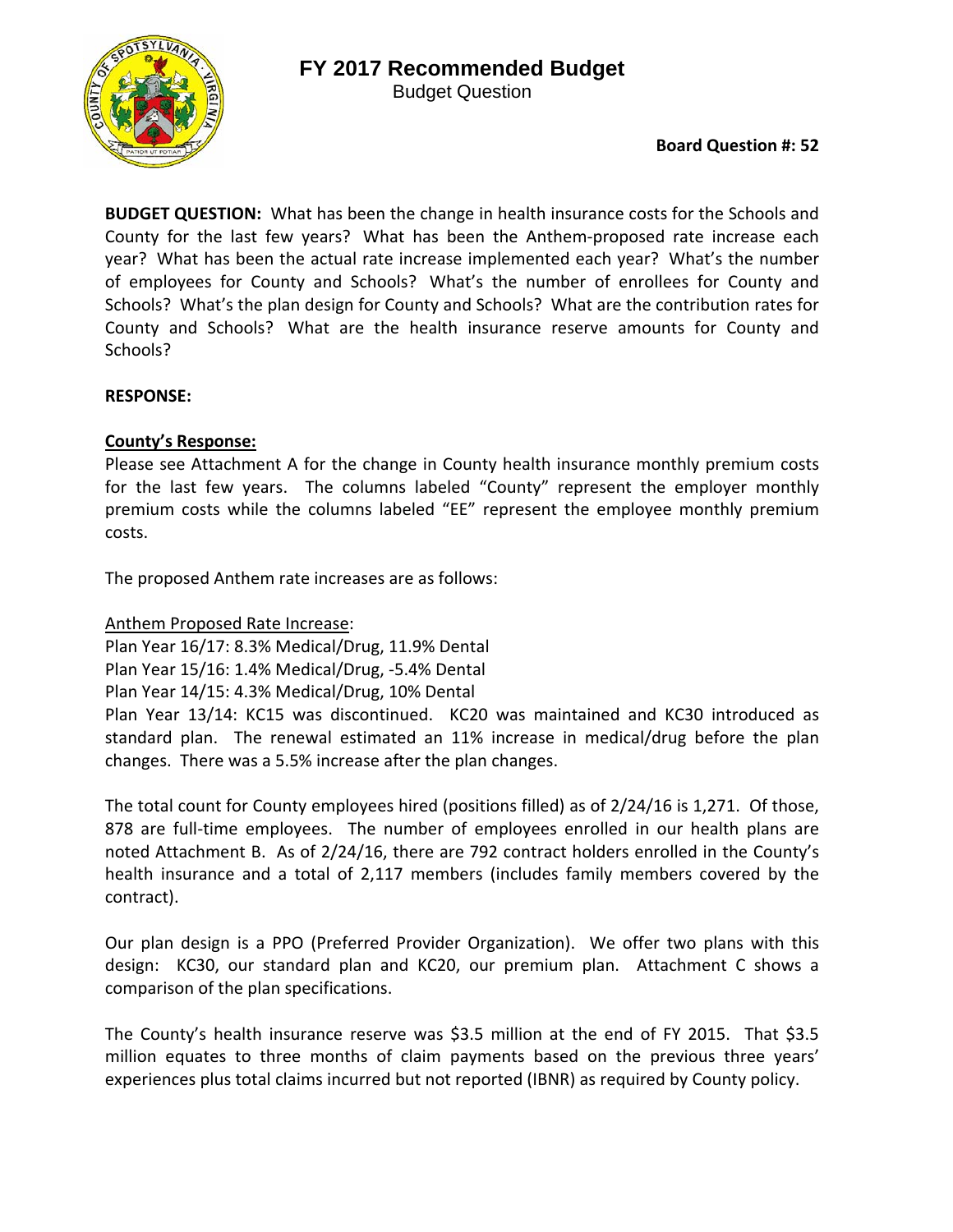# **FY 2017 Recommended Budget**

Budget Question

**Schools' Response:** Please see Attachment D for a matrix showing the requested data back to FY 2008. Please see Attachment E for a comparison of the Schools' various plans.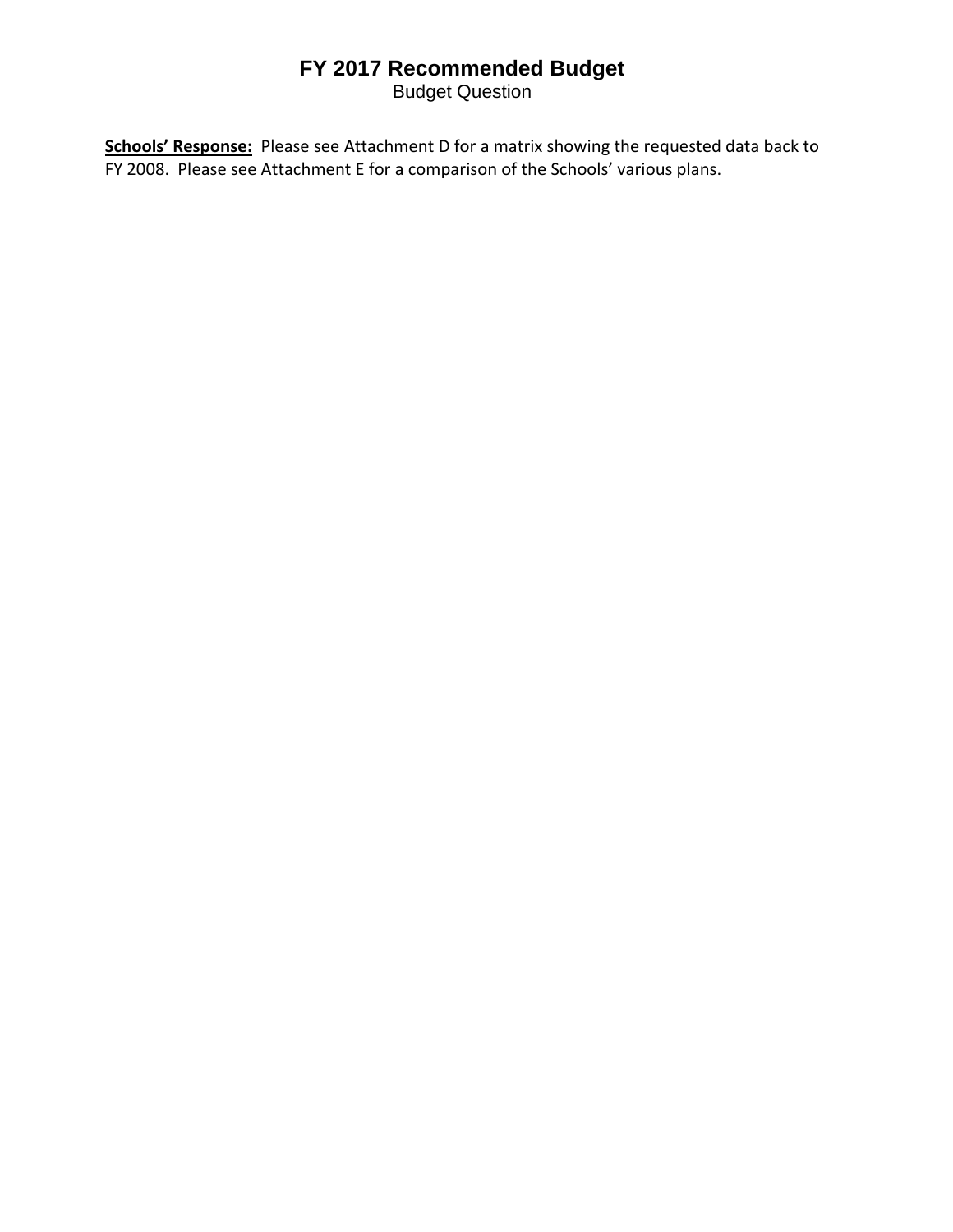|              | Key Care 10<br>Key Care 15 |       |                |        |             |        |               |        |         |       |                |        |             |        |             |        |         |       |                |        |                    |             |               |        |         |       |        |                |             |        |                 |               |
|--------------|----------------------------|-------|----------------|--------|-------------|--------|---------------|--------|---------|-------|----------------|--------|-------------|--------|-------------|--------|---------|-------|----------------|--------|--------------------|-------------|---------------|--------|---------|-------|--------|----------------|-------------|--------|-----------------|---------------|
|              |                            |       |                |        |             |        |               |        |         |       |                |        |             |        |             |        |         |       |                |        | <b>Key Care 20</b> |             |               |        |         |       |        |                | Key Care 30 |        |                 |               |
|              | EE Only                    |       | $EE + 1$ Child |        | EE + Spouse |        | $EE + Family$ |        | EE Only |       | $EE + 1$ Child |        | EE + Spouse |        | EE + Family |        | EE Only |       | $EE + 1$ Child |        |                    | EE + Spouse | $EE + Family$ |        | EE Only |       |        | $EE + 1$ Child | EE + Spouse |        |                 | $EE + Family$ |
|              | County                     | EE.   | County         | EE     | County      |        | County        |        | County  | EE    | County         | EE     | County      | EE     | County      | EE     | County  | EE    | County         |        | County             | EE          | County        |        | County  |       | County |                | County      | EE     | County          | <b>EE</b>     |
| PY 15/16     |                            | n/a   | n/a            |        | n/a         | n/a    | n/a           | n/a    | n/a     | n/a   | n/a            | n/a    | n/a         | n/a    | n/a         |        | 551.00  | 98.00 | 743.00         | 192.00 | 1121.00            | 288.00      | 1364.00       | 350.00 | 551.00  | 54.00 | 743.00 | 132.00         | 1121.00     | 198.00 | 1364.00         | 240.00        |
| PY 14/15     | n/a                        | n/a   | n/a            | n/a    | n/a         | n/a    | n/a           | n/a    | n/a     | n/a   | n/a            | n/a    | n/a         | n/a    | n/a         | n/a    | 551.00  | 98.00 | 743.00         | 192.00 | 1121.00            | 288.00      | 1364.00       | 350.00 | 551.00  | 54.00 | 743.00 | 132.00         | 1121.00     | 198.00 | 1364.00         | 240.00        |
| PY 13/14     | n/a                        | n/a   | n/a            | n/a    | n/a         | n/a    | n/a           | n/a    | n/a     | n/a   | n/a            | n/a    | n/a         | n/a    | n/a         | n/a    | 621.00  | 42.00 | 767.00         | 127.00 | 1125.00            | 223.00      | 1359.00       | 279.00 | 579.00  |       | 767.00 | 69.00          | 1125.00     | 136.00 | 1359.00         | 174.00        |
| PY 12/13     |                            | n/a   | n/a            | n/a    | n/a         | n/a    | n/a           | n/a    | 496.00  | 102.0 | 671.00         | 191.00 | 1005.00     | 294.00 | 1226.00     | 353.00 | 496.00  | 53.00 | 671.00         | 122.00 | 005.00             | 189.00      | 1226.00       | 227.00 |         | n/a   |        | n/a            |             | n/a    |                 |               |
| PY 11/12     |                            |       | n/a            | n/a    | n/a         | n/a    | n/a           | n/a    | 471.00  | 99.0  | 616.00         | 188.00 | 951.00      | 289.00 | 1147.00     |        | 471.00  | 53.00 | 616.00         | 122.00 | 951.00             | 189.00      | 1147.00       | 227.00 |         | n/a   |        | n/a            | n/a         | n/a    |                 | n/a           |
| FY 11        |                            |       | n/a            | n/a    | n/a         | n/a    | n/a           | n/a    | 429.00  | 95.0  | 557.00         | 182.00 | 859.00      | 281.00 | 1036.00     | 338.00 | 429.00  | 53.00 | 557.00         | 122.00 | 859.00             | 189.00      | 1036.00       | 227.00 |         | n/a   | n/a    | n/a            | n/a         | n/a    | $n/\varepsilon$ | n/a           |
| FY 10        | n/a                        | n/a   | n/a            | n/a    | n/a         | n/a    | n/a           | n/a    | 421.00  | 75.00 | 553.00         | 145.00 | 853.00      | 224.00 | 1029.00     | 270.00 | 421.00  | 44.00 | 553.00         | 102.00 | 853.00             | 157.00      | 1026.00       | 190.00 | n/a     | n/a   | n/a    | n/a            | n/a         | n/a    | $n/\varepsilon$ | n/a           |
| FY 09        | 357.55                     | 79.30 | 464.22         | 151.38 | 716.24      | 233.56 | 863.37        | 281.52 | 357.55  | 44.20 | 464.22         | 101.92 | 716.24      | 157.24 | 863.37      | 189.52 | n/a     | n/a   |                |        |                    |             |               |        |         | n/a   | n/a    | n/a            | n/a         | n/a    | $n/\varepsilon$ | n/a           |
| <b>FY 08</b> | 357.55                     | 79.30 | 464.22         | 151.38 | 716.24      | 233.56 | 863.37        | 281.52 | 357.55  | 44.20 | 464.22         | 101.92 | 716.24      | 157.24 | 863.37      | 189.52 |         | n/a   | n/a            | n/a    |                    | n/a         | n/a           | n/a    |         | n/a   | n/a    | n/a            | n/a         | n/a    | n/i             | n/a           |
| FY 07        | 365.59                     | 71.26 | 475.56         | 140.0  | 733.72      | 216.08 | 884.43        | 260.4t | 365.59  | 36.16 | 475.56         | 90.58  | 733.72      | 139.76 | 884.43      | 168.46 | n/a     | n/a   | n/a            | n/a    | n/a                | n/a         | n/a           | n/a    | n/a     | n/a   | n/a    | n/a            | n/a         | n/a    | n/a             | n/a           |
|              |                            |       |                |        |             |        |               |        |         |       |                |        |             |        |             |        |         |       |                |        |                    |             |               |        |         |       |        |                |             |        |                 |               |
|              |                            |       |                |        |             |        |               |        |         |       |                |        |             |        |             |        |         |       |                |        |                    |             |               |        |         |       |        |                |             |        |                 |               |
|              |                            |       |                |        |             |        |               |        |         |       |                |        |             |        |             |        |         |       |                |        |                    |             |               |        |         |       |        |                |             |        |                 |               |
|              |                            |       |                |        |             |        |               |        |         |       |                |        |             |        |             |        |         |       |                |        |                    |             |               |        |         |       |        |                |             |        |                 |               |
|              |                            |       |                |        |             |        |               |        |         |       |                |        |             |        |             |        |         |       |                |        |                    |             |               |        |         |       |        |                |             |        |                 |               |
|              |                            |       |                |        |             |        |               |        |         |       |                |        |             |        |             |        |         |       |                |        |                    |             |               |        |         |       |        |                |             |        |                 |               |

|              | <b>Key Care 10-Retirees</b> |           |               |       |  |          |       |              | <b>Key Care 15-Retirees</b> |  |          |         |              | <b>Key Care 20-Retirees</b> |  |          |      |              | <b>Key Care 30-Retirees</b> |  |  |
|--------------|-----------------------------|-----------|---------------|-------|--|----------|-------|--------------|-----------------------------|--|----------|---------|--------------|-----------------------------|--|----------|------|--------------|-----------------------------|--|--|
|              | Medicare                    |           | Non-Medicare  |       |  | Medicare |       | Non-Medicare |                             |  | Medicare |         | Non-Medicare |                             |  | Medicare |      | Non-Medicare |                             |  |  |
|              | County                      | <b>EE</b> | County        | EE.   |  | County   | EE    | County       | Retiree                     |  | County   | Retiree | County       | Retiree                     |  | County   | EE   | County       | Retiree                     |  |  |
| PY 15/16     |                             | n/a       | n/            | n/a   |  | n/a      | n/a   | n/a          | n/a                         |  | 667.00   | 43.00   | 648.00       | 43.00                       |  | 624.00   | 0.00 | 605.00       | 0.00                        |  |  |
| PY 14/15     |                             | n/a       | n/i           | n/a   |  | n/a      | n/a   | n/a          | n/a                         |  | 667.00   | 0.00    | 648.00       | 0.00                        |  | 624.00   | 0.00 | 605.00       | 0.00                        |  |  |
| PY 13/14     | n/a                         | n/a       | n/a           | n/a   |  | n/a      | n/a   | n/a          | n/a                         |  | 638.00   | 0.00    | 621.00       | 0.00                        |  | 597.00   | 0.00 | 579.00       | 0.00                        |  |  |
| PY 12/13     |                             | n/a       | $n/\tilde{c}$ | n/a   |  | 565.00   | 50.00 | 549.00       | 49.00                       |  | 565.00   | 0.00    | 549.00       | 0.00                        |  | n/a      | n/a  | n/a          | n/a                         |  |  |
| PY 11/12     |                             | n/a       | $n/\tilde{c}$ | n/a   |  | 539.00   | 47.00 | 524.00       | 46.00                       |  | 539.00   | 0.00    | 524.00       | 0.00                        |  | n/a      | n/a  | n/a          | n/a                         |  |  |
| FY 11        | n/a                         | n/a       | n/a           | n/a   |  | n/a      | n/a   | 482.00       | 42.00                       |  | 365.39   | 0.00    | 482.00       | 0.00                        |  | n/a      | n/a  | n/a          | n/a                         |  |  |
| FY 10        | n/a                         | n/a       | n/a           | n/a   |  | 421.00   | 28.00 | 465.00       | 31.00                       |  | 421.00   | 0.00    | 465.00       | 0.00                        |  | n/a      | n/a  | n/a          | n/a                         |  |  |
| FY 09        | 326.83                      | 28.14     | 401.75        | 35.10 |  | 326.83   | 0.00  | 401.75       | 0.00                        |  | n/a      | n/a     | n/a          | n/a                         |  | n/a      | n/a  | n/a          | n/a                         |  |  |
| <b>FY 08</b> | 326.83                      | 28.14     | 401.75        | 35.10 |  | 326.83   | 0.00  | 401.75       | 0.00                        |  | n/a      | n/a     | n/a          | n/a                         |  | n/a      | n/a  | n/a          | n/a                         |  |  |
| FY 07        | 326.83                      | 28.14     |               |       |  | 326.83   | 0.00  |              |                             |  | n/a      | n/a     | n/a          | n/a                         |  | n/a      | n/a  | n/a          | n/a                         |  |  |
|              |                             |           |               |       |  |          |       |              |                             |  |          |         |              |                             |  |          |      |              |                             |  |  |
|              |                             |           |               |       |  |          |       |              |                             |  |          |         |              |                             |  |          |      |              |                             |  |  |
|              |                             |           |               |       |  |          |       |              |                             |  |          |         |              |                             |  |          |      |              |                             |  |  |
|              |                             |           |               |       |  |          |       |              |                             |  |          |         |              |                             |  |          |      |              |                             |  |  |
|              |                             |           |               |       |  |          |       |              |                             |  |          |         |              |                             |  |          |      |              |                             |  |  |
|              |                             |           |               |       |  |          |       |              |                             |  |          |         |              |                             |  |          |      |              |                             |  |  |

Above are monthly rates and include health, dental, prescription and vision

 $FY=7/1$  to 6/30 except for  $FY2011$  rates ended  $9/30/11$  due to merge with schools plan year  $PY=10/1$  to  $9/30$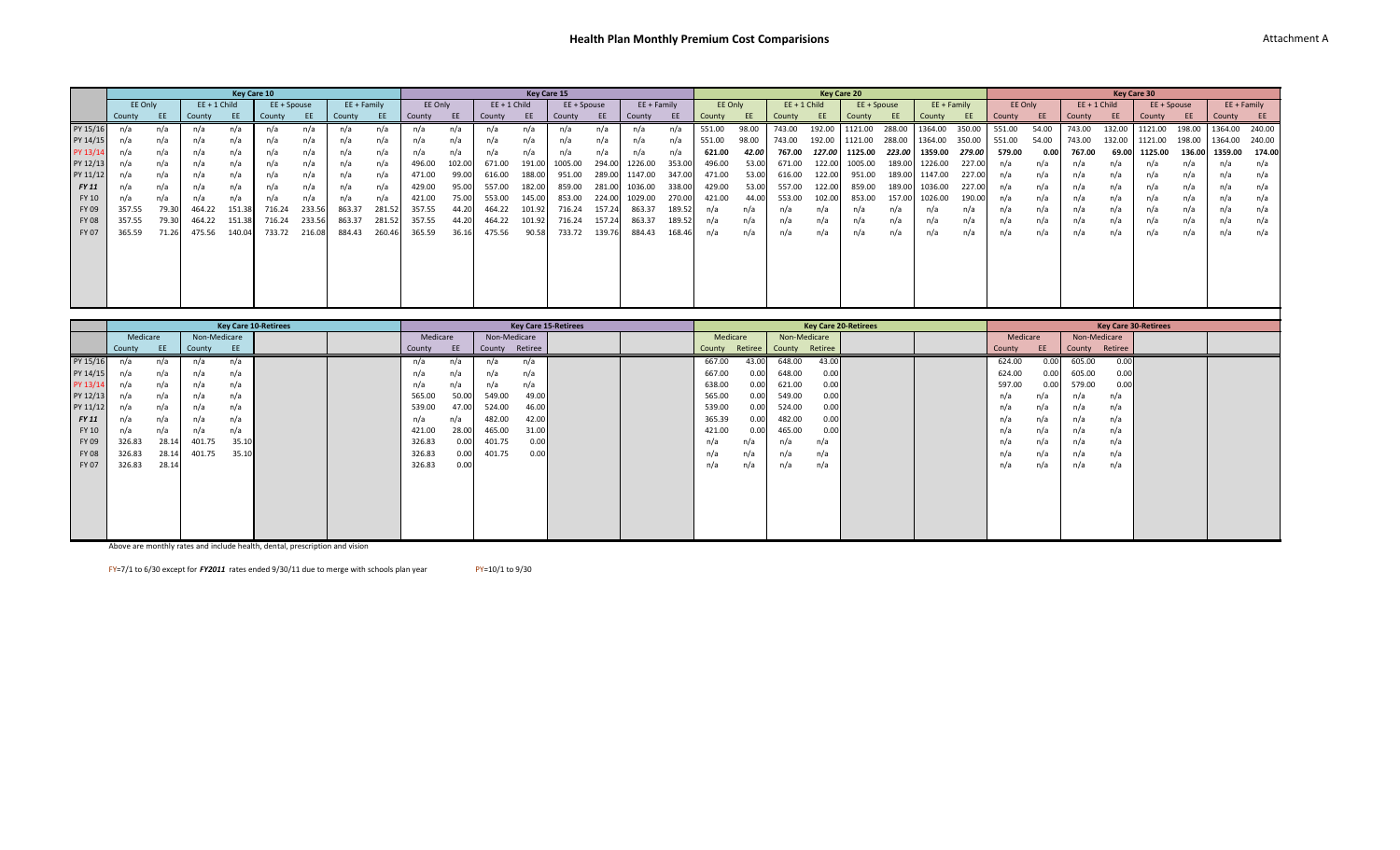### **Participation in Health Plans Attachment B**

### **Figures are taken from the monthly subscriber listings not actual enrollment**

|                     | <b>Optional Plan</b> |                  |                |                   |                   |                   |                 |                                         |          |                  |          |                   |          |                   |                |                 |          |                         |
|---------------------|----------------------|------------------|----------------|-------------------|-------------------|-------------------|-----------------|-----------------------------------------|----------|------------------|----------|-------------------|----------|-------------------|----------------|-----------------|----------|-------------------------|
|                     |                      |                  |                |                   | <b>Basic Plan</b> |                   |                 |                                         |          |                  |          |                   |          |                   |                |                 |          |                         |
|                     |                      | Key Care 30      |                | Key Care 30       |                   | Key Care 30       |                 | <b>Key Care 30</b>                      |          | Key Care 20      |          | Key Care 20       |          | Key Care 20       |                | Key Care 20     |          | Combine                 |
|                     |                      |                  |                | 20890-024 Retiree |                   | 20890-026 Retiree |                 |                                         |          |                  |          | 20890-004 Retiree |          | 20890-006 Retiree |                |                 |          |                         |
| <b>Plan Year</b>    |                      | 20890-023 Active |                | Non-Medicare      |                   | Medicare          |                 | 20890-025 COBRA                         |          | 20890-003 Active |          | Non-Medicare      |          | Medicare          |                | 20890-005 COBRA |          | All Groups              |
|                     |                      |                  |                |                   |                   |                   |                 |                                         |          |                  |          |                   |          |                   |                |                 |          |                         |
| 10/1/15 to Contract |                      | Total            | Contract       | Total             | Contract          | Total             | <b>Contract</b> | <b>Total</b>                            | Contract | Total            | Contract | Total             | Contract | Total             | Contract       | Total           | Contract | Total                   |
| 9/30/16             | <b>Holders</b>       | <b>Members</b>   | <b>Holders</b> | <b>Members</b>    | Holders           |                   |                 | Members Holders Members Holders Members |          |                  | Holders  | Members           | Holders  | Members           | <b>Holders</b> |                 |          | Members Holders Members |
| Oct 15              | 253                  | 626              | 13             | 16                | 33                | 33                |                 |                                         | 504      | 1375             | 32       | 39                | 66       | 66                | $\overline{2}$ | 3               | 904      | 2159                    |
| Nov 15              | 254                  | 625              | 23             | 26                | 48                | 48                |                 |                                         | 506      | 1385             | 23       | 30                | 51       | 51                |                | 3               | 908      | 2169                    |
| <b>Dec 15</b>       | 254                  | 624              | 22             | 25                | 49                | 49                |                 |                                         | 504      | 1373             | 23       | 30                | 52       | 52                | 3              |                 | 856      | 2158                    |
| Jan 16              | 250                  | 613              | 23             | 27                | 49                | 49                |                 | 0                                       | 499      | 1364             | 23       | 30                | 52       | 52                | $\overline{2}$ | $\overline{2}$  | 898      | 2137                    |
| Feb 16              | 247                  | 607              | 25             | 30                | 49                | 49                | $\Omega$        | 0                                       | 492      | 1341             | 25       | 33                | 53       | 53                | 3              | 4               | 792      | 2117                    |
| <b>Mar 16</b>       |                      |                  |                |                   |                   |                   |                 |                                         |          |                  |          |                   |          |                   |                |                 |          | $\Omega$                |
| Apr 16              |                      |                  |                |                   |                   |                   |                 |                                         |          |                  |          |                   |          |                   |                |                 |          |                         |
| May 16              |                      |                  |                |                   |                   |                   |                 |                                         |          |                  |          |                   |          |                   |                |                 |          |                         |
| June 16             |                      |                  |                |                   |                   |                   |                 |                                         |          |                  |          |                   |          |                   |                |                 |          |                         |
| July 16             |                      |                  |                |                   |                   |                   |                 |                                         |          |                  |          |                   |          |                   |                |                 |          |                         |
| Aug 16              |                      |                  |                |                   |                   |                   |                 |                                         |          |                  |          |                   |          |                   |                |                 |          |                         |
| Sept 16             |                      |                  |                |                   |                   |                   |                 |                                         |          |                  |          |                   |          |                   |                |                 |          | $\Omega$                |

|                     |                  |                |                          |                                   | <b>Basic Plan</b> |                               |                |                    |                |                  |                |                                   | <b>Optional Plan</b> |                               |                |                          |                |                |
|---------------------|------------------|----------------|--------------------------|-----------------------------------|-------------------|-------------------------------|----------------|--------------------|----------------|------------------|----------------|-----------------------------------|----------------------|-------------------------------|----------------|--------------------------|----------------|----------------|
|                     |                  | Key Care 30    |                          | Key Care 30                       |                   | Key Care 30                   |                | <b>Key Care 30</b> |                | Key Care 20      |                | Key Care 20                       |                      | Key Care 20                   |                | Key Care 20              |                | Combine        |
| <b>Plan Year</b>    | 20890-023 Active |                |                          | 20890-024 Retiree<br>Non-Medicare |                   | 20890-026 Retiree<br>Medicare |                | 20890-025 COBRA    |                | 20890-003 Active |                | 20890-004 Retiree<br>Non-Medicare |                      | 20890-006 Retiree<br>Medicare |                | 20890-005 COBRA          |                | All Groups     |
| 10/1/14 to Contract |                  | Total          | Contract                 | <b>Total</b>                      | Contract          | Total                         | Contract       | <b>Total</b>       | Contract       | Total            | Contract       | Total                             | Contract             | Total                         | Contract       | Total                    | Contract       | Total          |
| 9/30/15             | <b>Holders</b>   | <b>Members</b> | <b>Holders</b>           | <b>Members</b>                    | <b>Holders</b>    | <b>Members</b>                | <b>Holders</b> | <b>Members</b>     | <b>Holders</b> | <b>Members</b>   | <b>Holders</b> | <b>Members</b>                    | <b>Holders</b>       | <b>Members</b>                | <b>Holders</b> | <b>Members</b>           | <b>Holders</b> | <b>Members</b> |
| Oct 14              | 269              | 653            |                          |                                   |                   |                               | $\overline{c}$ | 3                  | 484            | 1310             | 37             | 48                                | 83                   | 83                            |                | $\overline{\phantom{a}}$ | 878            | 2101           |
| <b>Nov 14</b>       | 271              | 656            |                          |                                   |                   |                               | $\overline{c}$ | 3                  | 484            | 1311             | 35             | 46                                | 83                   | 83                            | $\overline{2}$ | 3                        | 879            | 2104           |
| <b>Dec 14</b>       | 271              | 659            |                          |                                   |                   |                               | 3              |                    | 478            | 1302             | 37             | 47                                | 84                   | 84                            |                | 4                        | 794            | 2102           |
| <b>Jan 15</b>       | 265              | 646            |                          |                                   | 3                 | 3                             |                |                    | 483            | 1318             | 35             | 45                                | 87                   | 87                            |                | 4                        | 881            | 2109           |
| Feb 15              | 266              | 641            |                          |                                   |                   | 3                             |                |                    | 485            | 1319             | 36             | 46                                | 87                   | 87                            |                | 4                        | 794            | 2104           |
| <b>Mar 15</b>       | 269              | 653            | $\overline{\phantom{a}}$ | c                                 |                   |                               |                |                    | 489            | 1327             | 37             | 47                                | 88                   | 88                            |                | 3                        | 801            | 2127           |
| Apr 15              | 269              | 656            | 3                        | 3                                 |                   | 4                             |                |                    | 487            | 1319             | 37             | 47                                | 87                   | 87                            | $\overline{2}$ | 3                        | 799            | 2120           |
| <b>May 15</b>       | 268              | 657            | 2                        | 2                                 |                   | 4                             | $\overline{c}$ | $\overline{2}$     | 486            | 1319             | 39             | 49                                | 88                   | 88                            | 3              | 6                        | 800            | 2127           |
| June 15             | 266              | 648            | 2                        | c                                 | 6                 | 6                             | $\overline{2}$ | $\mathcal{P}$      | 490            | 1343             | 40             | 50                                | 88                   | 88                            |                | 6                        | 803            | 2145           |
| July 15             | 264              | 645            | 4                        |                                   | 8                 | 8                             |                |                    | 485            | 1337             | 40             | 50                                | 88                   | 88                            |                | 6                        | 797            | 2139           |
| Aug 15              | 263              | 647            | 4                        |                                   | ਨ                 | 8                             |                |                    | 491            | 1351             | 40             | 49                                | 88                   | 88                            | $\overline{2}$ | 3                        | 801            | 2151           |
| Sept 15             | 262              | 641            | 5                        | 5                                 | 9                 | 9                             |                |                    | 490            | 1343             | 40             | 49                                | 88                   | 88                            | $\overline{2}$ | 3                        | 800            | 2139           |

|                     |                |                  |                |                   | <b>Basic Plan</b> |                 |                    |          |                  |                |                   | <b>Optional Plan</b> |                |                 |          |                |
|---------------------|----------------|------------------|----------------|-------------------|-------------------|-----------------|--------------------|----------|------------------|----------------|-------------------|----------------------|----------------|-----------------|----------|----------------|
|                     |                | Key Care 30      |                | Key Care 30       |                   |                 | <b>Key Care 30</b> |          | Key Care 20      |                | Key Care 20       |                      |                | Key Care 20     |          | Combine        |
| <b>Plan Year</b>    |                | 20890-023 Active |                | 20890-024 Retiree |                   |                 | 20890-025 COBRA    |          | 20890-003 Active |                | 20890-004 Retiree |                      |                | 20890-005 COBRA |          | All Groups     |
|                     |                |                  |                |                   |                   |                 |                    |          |                  |                |                   |                      |                |                 |          |                |
| 10/1/13 to Contract |                | Total            | Contract       | <b>Total</b>      |                   | <b>Contract</b> | <b>Total</b>       | Contract | Total            | Contract       | Total             |                      | Contract       | Total           | Contract | Total          |
| 9/30/14             | <b>Holders</b> | <b>Members</b>   | <b>Holders</b> | <b>Members</b>    |                   | <b>Holders</b>  | <b>Members</b>     |          | Holders Members  | <b>Holders</b> | <b>Members</b>    |                      | <b>Holders</b> | Members Holders |          | <b>Members</b> |
| Oct 13              | 295            | 728              | 0              | 0                 |                   | 2               | 3                  | 441      | 1193             | 110            | 115               |                      | 2              | 2               | 850      | 2041           |
| Nov <sub>13</sub>   | 295            | 731              | 0              |                   |                   |                 |                    | 450      | 1215             | 110            | 116               |                      |                |                 | 859      | 2067           |
| Dec 13              | 283            | 701              | 0              | 0                 |                   |                 |                    | 454      | 1236             | 107            | 113               |                      |                |                 | 848      | 2055           |
| Jan 14              | 284            | 698              | 0              |                   |                   |                 |                    | 453      | 1234             | 110            | 117               |                      |                |                 | 851      | 2054           |
| Feb <sub>14</sub>   | 283            | 691              | 0              |                   |                   | 3               |                    | 457      | 1240             | 114            | 123               |                      |                |                 | 859      | 2060           |
| Mar 14              | 284            | 697              | 0              |                   |                   |                 | 6                  | 465      | 1244             | 114            | 125               |                      |                |                 | 870      | 2074           |
| Apr 14              | 284            | 697              | 0              |                   |                   |                 |                    | 459      | 1238             | 114            | 125               |                      |                |                 | 862      | 2066           |
| May 14              | 282            | 689              | 0              |                   |                   |                 | 3                  | 456      | 1237             | 115            | 126               |                      |                |                 | 856      | 2056           |
| June 14             | 282            | 690              | 0              |                   |                   | $\overline{c}$  | 3                  | 454      | 1229             | 115            | 126               |                      |                |                 | 854      | 2049           |
| July 14             | 283            | 691              | $\Omega$       | ŋ                 |                   |                 | 3                  | 462      | 1253             | 114            | 125               |                      |                |                 | 863      | 2075           |
| Aug 14              | 280            | 688              |                |                   |                   |                 | 3                  | 457      | 1248             | 115            | 126               |                      |                |                 | 857      | 2069           |
| Sept 14             | 281            | 687              | 5              | 5                 |                   |                 | 3                  | 457      | 1250             | 116            | 127               |                      |                |                 | 863      | 2075           |

|                                |                  |                         |                            |                         | <b>Basic Plan</b> |                     |                         |                            |                         |                            | <b>Optional Plan</b>    |                            |                         |                     |                         |
|--------------------------------|------------------|-------------------------|----------------------------|-------------------------|-------------------|---------------------|-------------------------|----------------------------|-------------------------|----------------------------|-------------------------|----------------------------|-------------------------|---------------------|-------------------------|
|                                |                  | Key Care 20             |                            | Key Care 20             |                   |                     | Key Care 20             |                            | Key Care 15             |                            | Key Care 15             |                            | Key Care 15             |                     | Combine                 |
| <b>Plan Year</b>               | 20890-003 Active |                         |                            | 20890-004 Retiree       |                   |                     | 20890-005 COBRA         |                            | 20890-013 Active        |                            | 20890-014 Retiree       |                            | 20890-015 COBRA         |                     | All Groups              |
| 10/1/12 to Contract<br>9/30/13 | <b>Holders</b>   | Total<br><b>Members</b> | Contract<br><b>Holders</b> | Total<br><b>Members</b> |                   | Contract<br>Holders | Total<br><b>Members</b> | Contract<br><b>Holders</b> | Total<br><b>Members</b> | Contract<br><b>Holders</b> | Total<br><b>Members</b> | Contract<br><b>Hodlers</b> | Total<br><b>Members</b> | Contract<br>Holders | Total<br><b>Members</b> |
| Oct 12                         | 627              | 1640                    | 104                        | 109                     |                   |                     | 8                       | 100                        | 273                     | 8                          | 8                       | $\Omega$                   | $\Omega$                | 843                 | 2038                    |
| <b>Nov 12</b>                  | 615              | 1616                    | 103                        | 108                     |                   | 3                   |                         | 100                        | 275                     | 8                          | 8                       | 0                          | $\Omega$                | 829                 | 2011                    |
| <b>Dec 12</b>                  | 618              | 1621                    | 102                        | 107                     |                   |                     |                         | 100                        | 275                     |                            |                         |                            | 0                       | 832                 | 2016                    |
| <b>Jan 13</b>                  | 637              | 1665                    | 102                        | 107                     |                   |                     | $\overline{2}$          | 100                        | 275                     | 9                          | g                       |                            | 0                       | 850                 | 2058                    |
| Feb <sub>13</sub>              | 639              | 1665                    | 99                         | 104                     |                   |                     | $\overline{2}$          | 101                        | 275                     | 9                          | 9                       |                            | $\Omega$                | 850                 | 2055                    |
| <b>Mar 13</b>                  | 635              | 1659                    | 100                        | 105                     |                   | 3                   | 3                       | 100                        | 274                     | g                          | 9                       |                            | $\Omega$                | 847                 | 2050                    |
| Apr 13                         | 636              | 1666                    | 101                        | 106                     |                   |                     |                         | 98                         | 268                     | g                          | 9                       |                            | $\Omega$                | 848                 | 2053                    |
| <b>May 13</b>                  | 634              | 1660                    | 101                        | 106                     |                   |                     |                         | 97                         | 267                     | g                          | 9                       | $\Omega$                   | $\Omega$                | 845                 | 2046                    |
| June 13                        | 632              | 1655                    | 101                        | 106                     |                   | 3                   |                         | 97                         | 267                     |                            | 9                       |                            | $\Omega$                | 842                 | 2040                    |
| July 13                        | 633              | 1667                    | 99                         | 105                     |                   | $\overline{2}$      | $\mathcal{P}$           | 96                         | 266                     | q                          | g                       |                            |                         | 840                 | 2050                    |
| Aug 13                         | 633              | 1658                    | 96                         | 102                     |                   |                     |                         | 96                         | 268                     | g                          | g                       |                            |                         | 838                 | 2042                    |
| Sept 13                        | 633              | 1658                    | 96                         | 102                     |                   | 3                   |                         | 96                         | 268                     | g                          | 9                       |                            |                         | 838                 | 2042                    |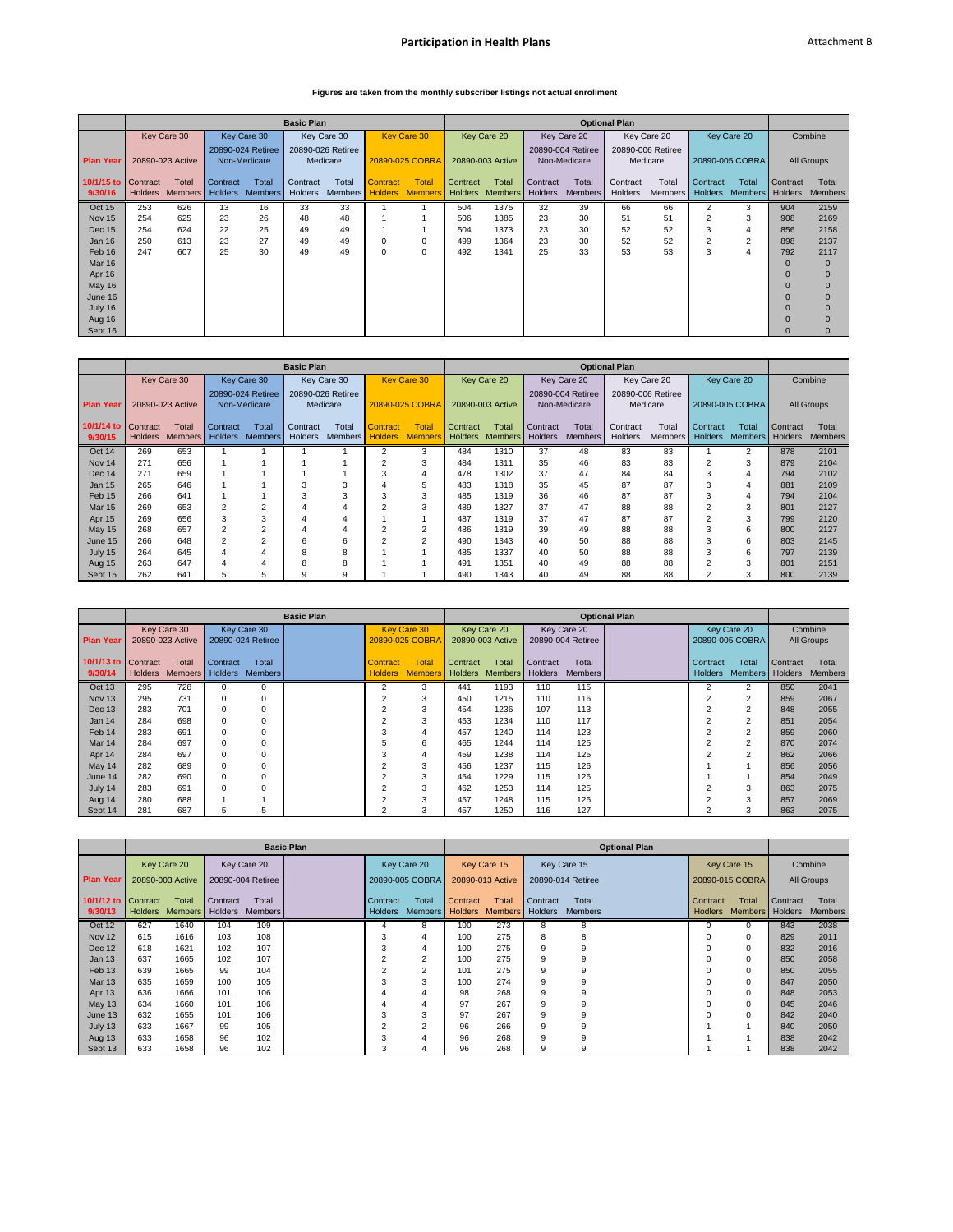# **County of Spotsylvania October 1, 2015 – September 30, 2016** Attachment C

|                                                                                                                                                                                               | <b>OPTIONAL PLAN</b><br><b>KEYCARE 20</b><br>(patient liability)                                            | <b>BASIC PLAN</b><br><b>KEYCARE 30</b><br>(patient liability)                                                           |
|-----------------------------------------------------------------------------------------------------------------------------------------------------------------------------------------------|-------------------------------------------------------------------------------------------------------------|-------------------------------------------------------------------------------------------------------------------------|
| <b>CALENDAR YEAR DEDUCTIBLE</b><br>(January 1 through December 31)                                                                                                                            | \$0 individual / \$0 family                                                                                 | \$500 individual / \$1,000 family                                                                                       |
| <b>OUTPATIENT OFFICE VISITS</b><br>Primary Care Physician (PCP)<br>Specialist                                                                                                                 | \$20 copayment<br>\$40 copayment                                                                            | DEDUCTIBLE DOES NOT APPLY<br>\$30 copayment<br>\$50 copayment                                                           |
| PREVENTIVE CARE and WELL BABY CARE                                                                                                                                                            | \$0 copayment                                                                                               | DEDUCTIBLE DOES NOT APPLY<br>\$0 copayment                                                                              |
| <b>ANNUAL VISION EXAM</b>                                                                                                                                                                     | \$15 co-payment<br>(\$30 out of network allowance)                                                          | DEDUCTIBLE DOES NOT APPLY<br>\$15 co-payment<br>(\$30 out of network allowance)                                         |
| <b>DIAGNOSTIC TESTS</b>                                                                                                                                                                       | 20% coinsurance                                                                                             | <b>SUBJECT TO DEDUCTIBLE</b><br>20% coinsurance                                                                         |
| THERAPIES: Physical, speech, occupational<br>Physical and occupational therapy have a combined 30<br>visit limit per calendar year. Speech therapy has a 30 visit<br>limit per calendar year. | <b>FACILITY:</b><br>\$40 copayment + 20% coinsurance<br>PROFESSIONAL:<br>\$20/\$40 copayment                | <b>FACILITY and PROFESSIONAL:</b><br>SUBJECT TO DEDUCTIBLE<br>20% coinsurance                                           |
| <b>OUTPATIENT SURGERY</b>                                                                                                                                                                     | <b>FACILITY:</b><br>\$100 copayment + 20% coinsurance<br><b>PROFESSIONAL:</b><br>\$20/\$40 copayment        | <b>FACILITY and PROFESSIONAL:</b><br>SUBJECT TO DEDUCTIBLE<br>20% coinsurance                                           |
| <b>MATERNITY CARE</b>                                                                                                                                                                         | <b>FACILITY:</b><br>\$400 copayment + 20% coinsurance<br>PROFESSIONAL (global bill):<br>20% coinsurance     | <b>FACILITY and PROFESSIONAL:</b><br>SUBJECT TO DEDUCTIBLE<br>20% coinsurance                                           |
| <b>MENTAL HEALTH and SUBSTANCE ABUSE</b><br><b>OFFICE VISITS</b>                                                                                                                              | \$20 copayment                                                                                              | DEDUCTIBLE DOES NOT APPLY<br>\$30 copayment                                                                             |
| <b>INPATIENT HOSPITAL SERVICES</b>                                                                                                                                                            | <b>FACILITY:</b><br>\$400 copayment + 20% coinsurance<br><b>PROFESSIONAL:</b><br>20% coinsurance            | <b>FACILITY and PROFESSIONAL:</b><br>SUBJECT TO DEDUCTIBLE<br>20% coinsurance<br>NO CO-PAY APPLIES                      |
| <b>SKILLED NURSING FACILITY</b><br>100 day per stay limit                                                                                                                                     | <b>FACILITY and PROFESSIONAL:</b><br>20% coinsurance                                                        | <b>FACILITY and PROFESSIONAL:</b><br>SUBJECT TO DEDUCTIBLE<br>20% coinsurance                                           |
| <b>DURABLE MEDICAL EQUIPMENT</b>                                                                                                                                                              | 20% coinsurance                                                                                             | <b>SUBJECT TO DEDUCTIBLE</b><br>20% coinsurance                                                                         |
| <b>AMBULANCE SERVICES</b>                                                                                                                                                                     | 20% coinsurance                                                                                             | SUBJECT TO DEDUCTIBLE<br>20% coinsurance                                                                                |
| <b>EMERGENCY ROOM</b>                                                                                                                                                                         | <b>FACILITY:</b><br>\$100 copayment + 20% coinsurance<br><b>PROFESSIONAL:</b><br>\$20/\$40 copayment        | <b>FACILITY and PROFESSIONAL:</b><br>SUBJECT TO DEDUCTIBLE<br>20% coinsurance<br>NO CO-PAY APPLIES                      |
| <b>COMBINED MEDICAL and PRESCRIPTION DRUG</b><br><b>CALENDAR YEAR OUT-OF-POCKET (in-network)</b>                                                                                              | \$3,000 individual / \$6,000 family<br>COPAYMENTS, and COINSURANCE<br>ACCUMULATE TO<br>ANNUAL OUT-OF-POCKET | \$3,500 individual / \$7,000 family<br>DEDUCTIBLE, COPAYMENTS, and<br>COINSURANCE ACCUMULATE TO<br>ANNUAL OUT-OF-POCKET |
| <b>COMBINED MEDICAL and PRESCRIPTION DRUG</b>                                                                                                                                                 |                                                                                                             |                                                                                                                         |
| CALENDAR YEAR OUT-OF-POCKET (out-of-network)<br>CALENDAR YEAR DEDUCTIBLE<br>COINSURANCE                                                                                                       | \$500 individual / \$1,000 family<br>30% coinsurance                                                        | \$1,500 individual / \$3,000 family<br>40% coinsurance                                                                  |
| OUT-OF-POCKET                                                                                                                                                                                 | \$4,500 individual / \$9,000 family                                                                         | \$5,250 individual / \$10,500 family                                                                                    |
| <b>PRESCRIPTION DRUGS</b><br>Retail (30 day supply)<br>Mail Order (90 day supply)                                                                                                             | Tier 1 \$10 / Tier 2 \$20 / Tier 3 \$35<br>Tier 1 \$10 / Tier 2 \$40 / Tier 3 \$105                         | Tier 1 \$10 / Tier 2 \$30 / Tier 3 \$50<br>Tier 1 \$10 / Tier 2 \$60 / Tier 3 \$150                                     |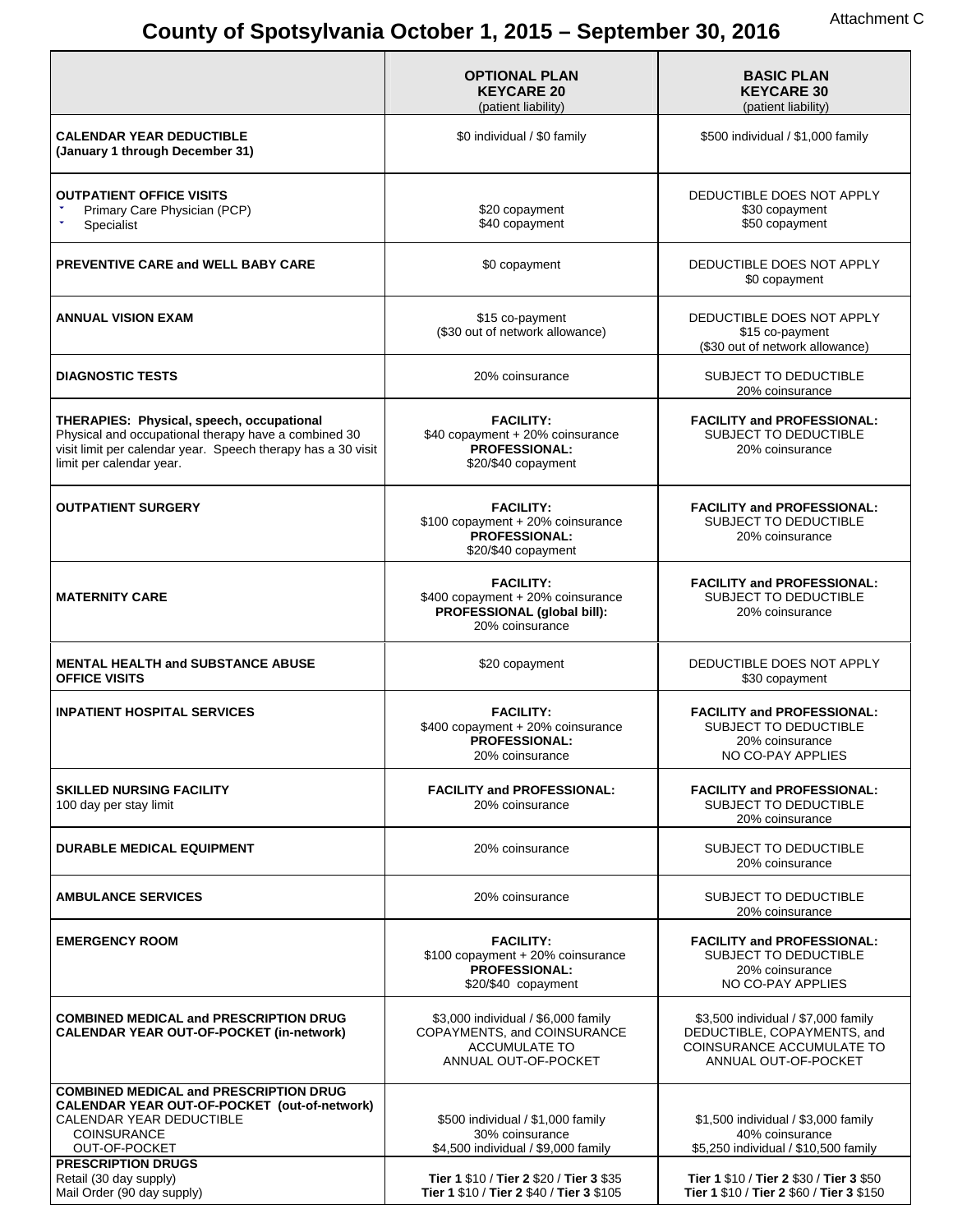|                                                                                  | <b>FY 2008</b>                         | FY 2009                                | FY 2010                                 | FY 2011                                                                                         | FY 2012                                                                                                                                   | FY 2013                                                                                                                         | FY 2014                                                                                                                                                                                                                                                                                     | FY 2015                                              | FY 2016                  | FY 2017*                                                |
|----------------------------------------------------------------------------------|----------------------------------------|----------------------------------------|-----------------------------------------|-------------------------------------------------------------------------------------------------|-------------------------------------------------------------------------------------------------------------------------------------------|---------------------------------------------------------------------------------------------------------------------------------|---------------------------------------------------------------------------------------------------------------------------------------------------------------------------------------------------------------------------------------------------------------------------------------------|------------------------------------------------------|--------------------------|---------------------------------------------------------|
|                                                                                  |                                        |                                        |                                         |                                                                                                 |                                                                                                                                           |                                                                                                                                 |                                                                                                                                                                                                                                                                                             |                                                      |                          | <b>Attachment D</b>                                     |
| <b>Adopted FTEs</b>                                                              | 3296.63                                | 3329.3046                              | 3197.3129                               | 3054.3296                                                                                       | 3026.0963                                                                                                                                 | 3026.9964                                                                                                                       | 3010.4714                                                                                                                                                                                                                                                                                   | 3018.4714                                            | 3079.0964                | 3137.0964                                               |
| Number of<br>employees/<br>retirees enrolled<br>as of October 1 of<br>each year  | 2,530                                  | 2,530                                  | 2,432                                   | 2,310                                                                                           | 2,952                                                                                                                                     | 3,065                                                                                                                           | 2,990                                                                                                                                                                                                                                                                                       | 3,113                                                | 3,286                    | N/A                                                     |
| <b>Health Carrier</b><br>Underwritting<br>Analysis Rate<br>Adjustment            | 0.60%                                  | 4.90%                                  | 10.70%                                  | 7.60%                                                                                           | 3.50%                                                                                                                                     | 17.30%                                                                                                                          | 9.30%                                                                                                                                                                                                                                                                                       | $-1.00%$                                             | 1.60%                    | 11.80%                                                  |
| <b>Actual Health</b><br>Rate Adopted                                             | 0.6% paid by<br>employer &<br>employee | 4.9% paid by<br>employer &<br>employee | 10.7% paid by<br>employer &<br>employee | by the employer<br>due to<br>incorporated<br>separate dental<br>rate 0% paid by<br>the employee | 7.5% to 9% paid 3.8% to 4.9% paid<br>by the employer<br>due to employer<br>picked up<br>employee 3.5%<br>share 0% paid by<br>the employee | 18.7% to 25.1%<br>paid by the<br>employer due to<br>employer picked<br>up employee<br>15.3% share 2%<br>paid by the<br>employee | 4.3% to 17.4%<br>paid by the<br>employer due to<br>employer<br>contribution rates<br>equalized<br>amongst plans<br>(49.6%) to 38.9%<br>paid by the<br>employee due to<br>the employer<br>contribution rate<br>equalized and<br>new mid-level<br>plan implemented<br>and employees<br>buy up | 2% paid by<br>employer 1%<br>paid by the<br>employee | No increase              | 11.8% paid by<br>employer 5%<br>paid by the<br>employee |
| Employer<br>Contribution<br>Rates range due<br>to multiple plans<br>and tiers    | 65% to 91%                             | 65% to 91%                             | 65% to 91%                              | 65% to 91%                                                                                      | 66% to 91%                                                                                                                                | 71% to 93%                                                                                                                      | 68% to 97%                                                                                                                                                                                                                                                                                  | 68% to 97%                                           | 68% to 97%               | 69% to 97%                                              |
| <b>Actual Health</b><br><b>Insurance Cost</b>                                    | \$16,597,026                           | \$18,178,871                           | \$19,755,875                            | \$21,072,178                                                                                    | \$20,824,207                                                                                                                              | \$28,243,275                                                                                                                    | \$29,019,005                                                                                                                                                                                                                                                                                | \$28,996,511                                         | N/A                      | N/A                                                     |
| <b>OPEB Trust Fund</b><br>as of 6/30 each<br>year                                | \$0                                    | \$0                                    | \$0                                     | \$0                                                                                             | \$1,389,946.02                                                                                                                            | \$1,532,606.99                                                                                                                  | \$1,727,336.09                                                                                                                                                                                                                                                                              | \$2,793,281.18                                       | N/A                      | N/A                                                     |
| Health Insurance<br>Reserve as of<br>6/30 each year<br>after IBNR<br>projections | \$0                                    | \$0                                    | $$0$$                                   | \$417,391                                                                                       | ( \$1,433,601)                                                                                                                            | \$27,053                                                                                                                        | \$9,231,437                                                                                                                                                                                                                                                                                 | \$10,885,061                                         | Projected<br>\$3,342,114 | N/A                                                     |